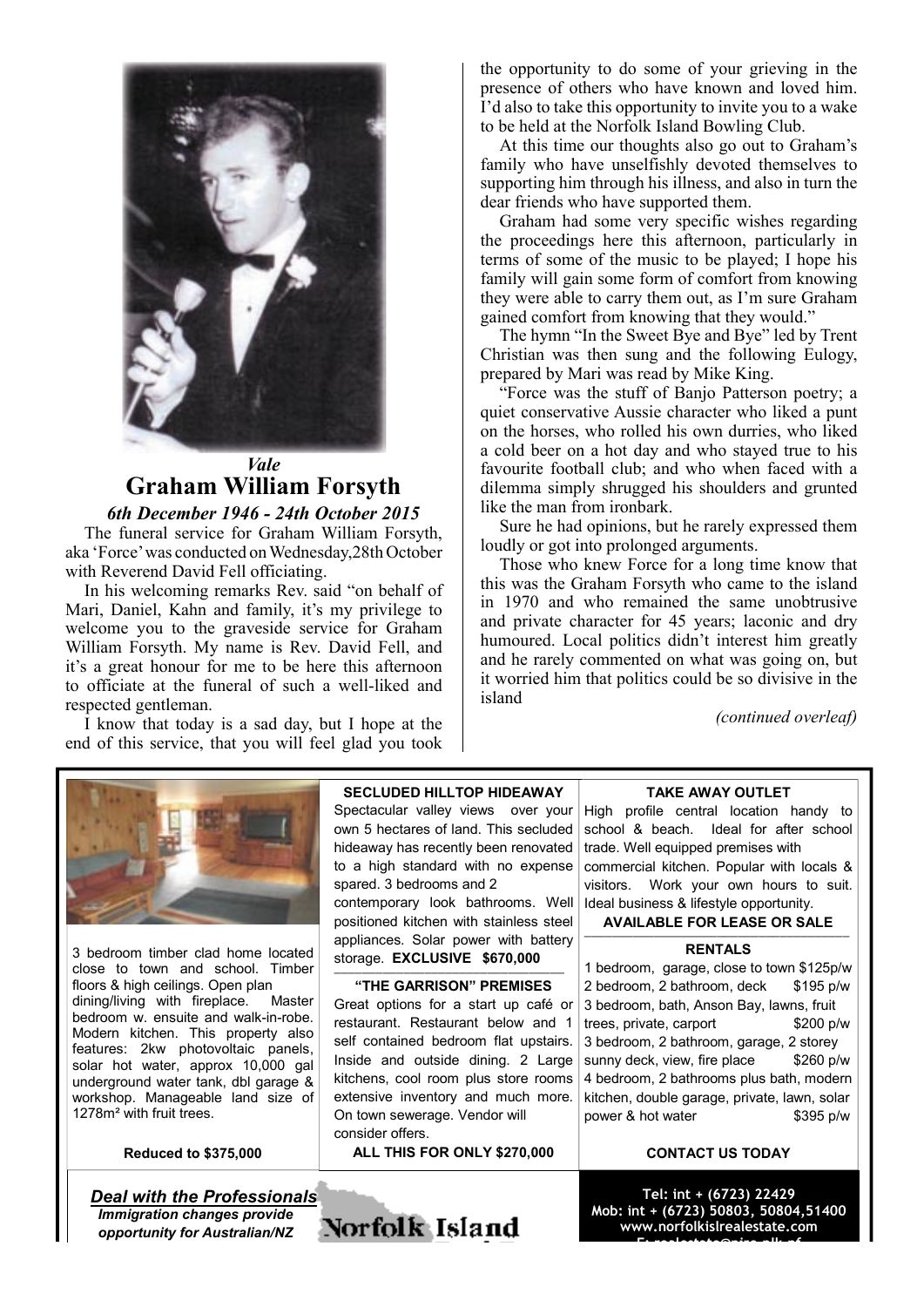#### **Graham William Forsyth - continued**

Graham was born in Sydney on 6th December 1946, the second of two children to Bill and Dinah Forsyth. He was going on 24 when he chose between a promising career in rugby league, having played grade football for the Balmain Tigers and coming to live and work on Norfolk. He had visited earlier with his Dad to suss the place out and fell in love with Norfolk Island. The rest is history as he would say, and with his Mum and Dad, came to live and work the bakery in Burglar's Lane starting up on 1st April 1970. He and Bill were both qualified bakers. If anything was to go wrong with the Bakery in subsequent years he was quick to explain that, well they did start in the bakery on April Fools Day!

It burnt down during their first year here but they rebuilt and carried on.

We know how hard the Forsyths worked in the bakery and how generous they were with their time in delivering to the community at countless weddings and Bounty Days, feasts of pies, bread, chickens and

pork. How welcome were those fresh meat pies at the end of a long night out partying, when we were on the way home and Force was just starting work?

During those early years in the bakery Graham was lucky to secure the services of a couple of young local lads. First young Tim Sheridan then young Sam some 4 years or so later. I think that it's fair to say that Graham became a kind of father figure to the Sheridan boys and a lasting bond was formed, particularly with Tim who resumed a close friendship with Graham after he completed his naval career. Tim and Sam joked that Force lead them into delinguency, teaching them to drink and smoke.

Over time Graham tired of the long irregular hours and the hard work of a wood-fired bakery and was keen to be out of the industry with its long irregular and hard hours. He lasted some 25 years in the bakery industry then moved into landscaping and general garden maintenance working for himself. In 2004 he secured similar work with the island administration, a job that, by and large he held until he went on sick leave last year. He had spent his final working years as grounds man at the central school where he was happy and proud of his work. Both the teachers and the school children warmed to him and called him 'Pa'.

Graham met Marie Lorraine McCoy in those early years. They married at Branka House out Longridge in 1974 and within a few years the marriage produced two boys Daniel and Khan who were to ensure that the Forsyth name lived on after he was gone. Marie and Graham were survivors in the marriage stakes, together for 41 years. Sure dem two se growl from

time to time as happens in all modern marriages do, but if you saw what I saw these past several months. the care and attention, the love, the mopping of the brow, getting Force's medicine, well dem two strong as owa at the end. Mirra reminded me just recently about the 18 months they had away travelling and working together in the Northern Territory about 18 years ago and she felt that the closeness to Graham over past months reminded her of those times.

Force was an accomplished sportsman even though his bakery work didn't exactly fit the requirements of training and game times. Mirra reminded me the other day that Force was quite a swimmer in his early years, an ability that he passed on to his children and grandchildren. He succeeded in cricket and in bowls representing Norfolk and achievements in various local titles over some 30 years. He played local football (league) with the Longridge club, the Blues.

(continued overleaf)

|                            |                  | <b>New Zealand /Norfolk Island</b> |                |  |
|----------------------------|------------------|------------------------------------|----------------|--|
| <b>Monthly Service</b>     |                  |                                    |                |  |
| <b>BAF 34.5%</b>           | <b>RECEIVING</b> | <b>AUCKLAND</b>                    | <b>NORFOLK</b> |  |
| <b>SOUTHERN TIARE v137</b> |                  | 20-Nov                             | 23-Nov         |  |
| <b>SOUTHERN TIARE v138</b> |                  | 18-Jan                             | $21 - Jan$     |  |
|                            |                  | 22-Feb                             | 25-Feb         |  |

| <b>First Vessel</b>                                                    | Cut-off          | <b>Connecting Vessel</b>                                          | Norfolk Is.      |
|------------------------------------------------------------------------|------------------|-------------------------------------------------------------------|------------------|
| <b>BRISBANE to NORFOLK ISLAND</b><br>OOCL DALIAN v031                  | 26-Oct           | <b>SOUTHERN TIARE v137</b>                                        | 23-Nov           |
| <b>TBA</b><br>Bookings: afreeland@kalgin.com.au                        | $21-Dec$         | SOUTHERN TIARE v139<br>Tel: (02) 9700 0046                        | $21 - Jan$       |
| CAP CORRIENTES v452<br><b>TBA</b><br>Bookings: afreeland@kalgin.com.au | 27-Oct<br>18-Dec | SOUTHERN TIARE v137<br>SOUTHERN TIARE v139<br>Tel: (02) 9700 0046 | 23-Nov<br>21-Jan |
| <b>MELBOURNE to NORFOLK ISLAND</b>                                     |                  |                                                                   |                  |
| ANL BARWON v451                                                        | Closed           | SOUTHERN TIARE v137<br><b>SOUTHERN TIARE v139</b>                 | 23-Nov           |
| <b>TBA</b><br>Bookings: dannia@kalgin.com.au                           | 15-Dec           | Tel: (03) 9310 4770                                               | 21-Jan           |
|                                                                        |                  |                                                                   |                  |
| <b>Cruise Ships</b>                                                    |                  |                                                                   |                  |
| <b>Silver Discoverer</b><br>Le Soleal                                  |                  | Wednesday, 16th December<br>Tuesday, 22nd December                |                  |
|                                                                        |                  |                                                                   |                  |